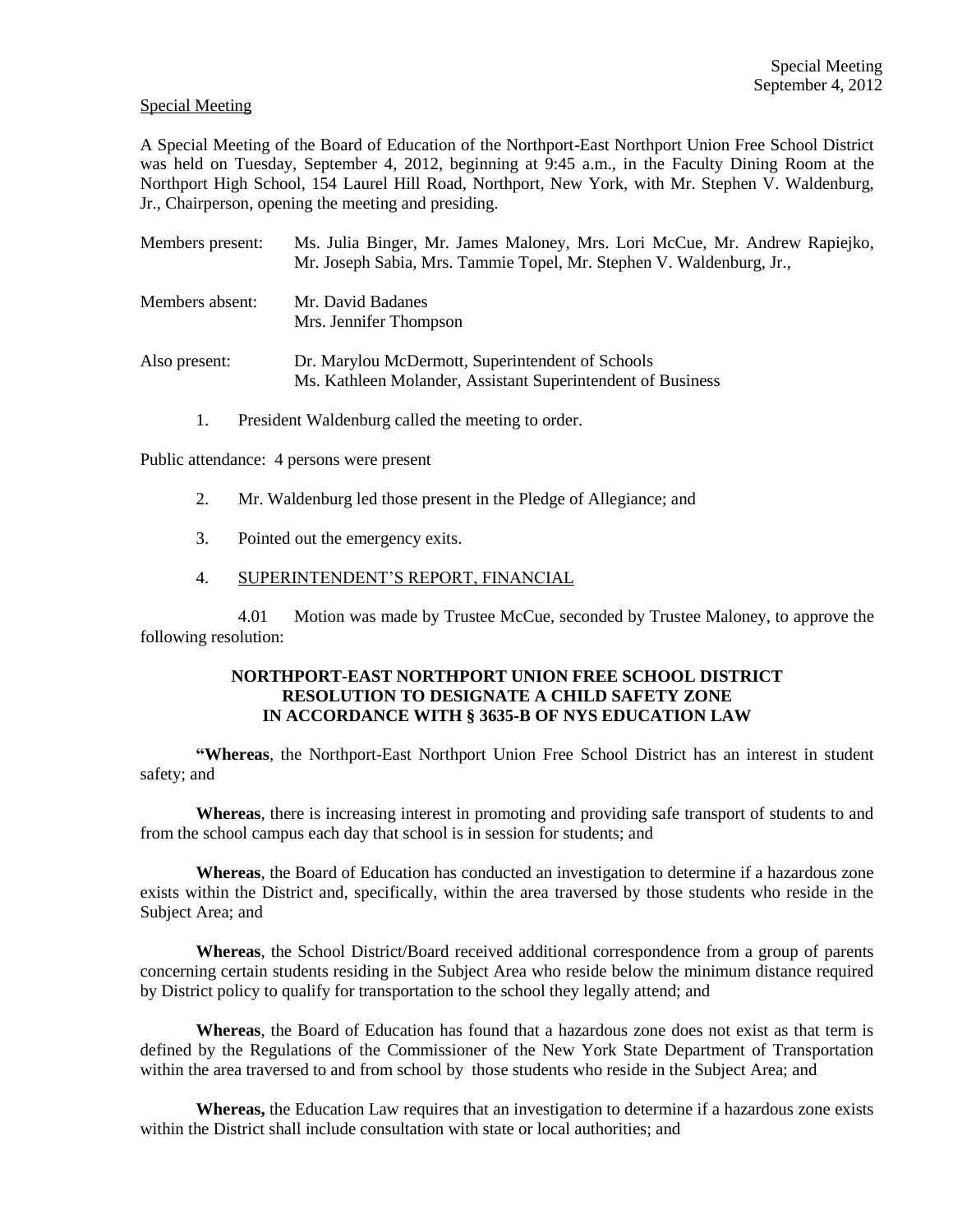**Whereas**, recent consultation with state agencies and local transportation authorities reveals additional information that may present safety concerns for pedestrians and children travelling to and from school as it applies to those students who reside in the Subject Area and that a child safety zone may alleviate such concerns; and

**Whereas** further investigation to determine if a hazardous zone exists or to determine if a child safety zone should be established within the District and within the area traversed by those students who reside in the Subject Area is warranted; and

**Whereas**, the establishment of a child safety zone pending additional investigation would reasonably and temporarily alleviate the concerns presented by the combination of an investigation and the review of additional information that was revealed from consultation with state agencies or local transportation authorities; and

**Whereas**, the transportation of students living within the child safety zone recommended by the investigation and consultation with State and local authorities would not result in any additional cost to the taxpayer beyond that which is already authorized to be expensed; therefore

**Be it resolved** that in consideration of the need for further investigation and a refiling of an investigation into a determination of whether a hazardous zone exists or a child safety zone should be established, pending the completion of additional investigation and review of recent concerns, the following areas are hereby temporarily designated as a child safety zone by the Board of Education and the Board hereby resolves to provide transportation to students living therein:

All students residing in the section north of Pulaski Road (Route 11) on the streets known as North Hill Drive East, Hill Lane, Ketcham Court, Longfield Drive, and North Honey Lane, in East Northport, New York and set forth in the map below (the "Subject Area")."

There was a brief discussion regarding how long the temporary child safety zone will be in place, contacting the Suffolk County Department of Transportation to request a crosswalk and the Suffolk County Policy Department to request a crossing guard.

Vote on Trustee McCue's motion was unanimously carried by those present.

## PUBLIC PARTICIPATION Name Comment

| 1 1 uu 11 v                | -----------                                                                                                                                                                                                                                                                                                                                                                                                                       |
|----------------------------|-----------------------------------------------------------------------------------------------------------------------------------------------------------------------------------------------------------------------------------------------------------------------------------------------------------------------------------------------------------------------------------------------------------------------------------|
| Emily Perri<br>Student     | Stated that she just found out that the IB Theatre class she registered for was not<br>running. Ms. Perri stated that she plans to pursue theater studies in college and she<br>needed this class as a part of her major. Ms. Perri noted that to get college credit in<br>the IB Theatre class requires a two year sequence. Ms. Perri respectfully asked the<br>Board and the Administration to reinstate the IB Theatre class. |
| Mariana Saba<br>Student    | Stated that there was no reason to suddenly remove the IB Theatre class. Ms. Saba<br>stated that seniors need two years of IB Theatre to get college credit. Ms. Saba<br>requested that decision be reconsidered.                                                                                                                                                                                                                 |
| Diala Jaber<br>Parent      | Stated that she was saddened by the news that the IB Theatre class was not running<br>and urged the Board to reconsider the decision.                                                                                                                                                                                                                                                                                             |
| Mary Speed-Perri<br>Parent | Stated that it was shocking to learn just six days before school starts that the IB<br>Theatre course was not going to run. Mrs. Speed-Perri stated that the IB class is<br>important.                                                                                                                                                                                                                                            |